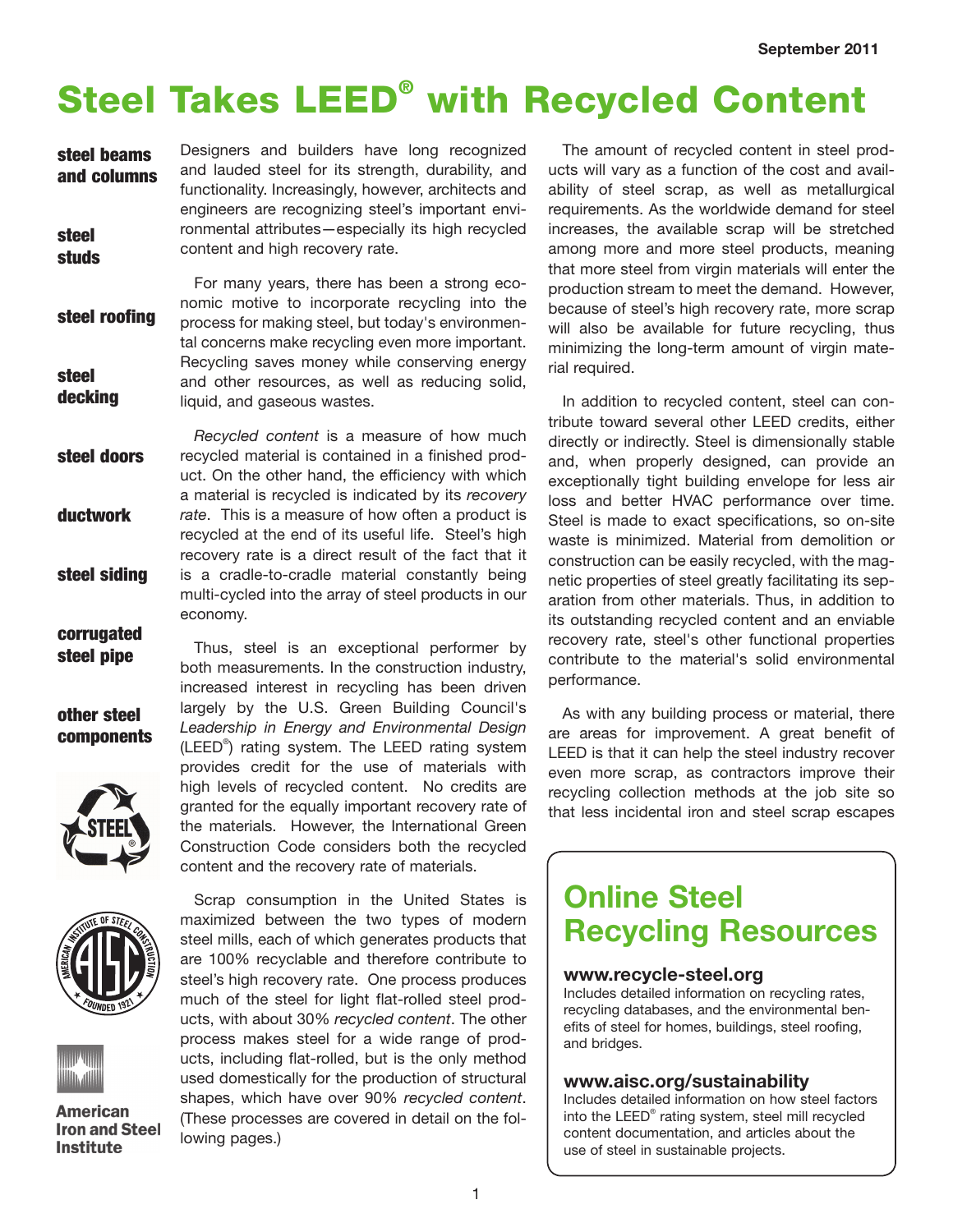## **Modern Steel Production Technologies**

### Typical BOF Products







plate

purlins

to landfills. Similarly, commercial buildings and residential housing can have better disciplined recycling systems for increased recovery. As steel products reach the end of useful life, we want to see the recovery rate continue to increase so that even more scrap is recycled into new steel products for future service to society.

Steel is the most recycled material in North America and, indeed, the world. In the United States alone, almost 66 million tons of steel were recycled or exported for recycling in 2009. This is done for economic as well as environmental reasons. However, it should also be clearly understood that many steel products are durables, and even though two out of every three pounds of new steel are produced from old steel, the fact that cars, appliances, and bridges last a long time makes it necessary to continue to extract virgin ore to supplement the production of new steel. Economic expansion, domestically and internationally, creates additional demand that cannot be fully met by available scrap supplies.

Unlike other competing industries, recycling in the steel industry is second nature. The **North American steel industry** has been recycling steel scrap for over 170 years through a vast network of scrap facilities. Today, this network includes some 2,500 scrap processors and 12,500 auto dismantlers. Many have been in the business for more than 100 years. The pre-consumer, postconsumer, and total recycled content of steel products in the United States can be determined for the calendar year 2009 using information from the American Iron and Steel Institute (AISI), the Institute of Scrap Recycling Industries (ISRI), and the U.S. Geological Survey. Additionally, a study prepared for the AISI by William T. Hogan, S.A., and Frank T. Koelble of Fordham University is used to establish pre- and post-consumer fractions of purchased scrap.

The steel and iron industries enjoy an open-loop recycling capability, with available scrap typically going to the closest melting furnace. This openloop recycling allows, for example, an old car to be melted down to produce a new soup can; then, as the new soup can is recycled, it is melted down to produce a new car, appliance, or perhaps

a structural beam used to repair some portion of the Golden Gate Bridge. For this reason, average industry statistics more accurately portray the overall impact of industry recycling activity than do those of an individual company.

### **Basic Oxygen Furnace**

Domestic basic oxygen furnace (BOF) facilities consumed a total of 8,722,000 tons of ferrous scrap in the production of 24,977,000 tons of raw steel during 2009. Based on U.S. Geological Survey statistics, 1,454,000 of these ferrous scrap tons had been generated as unsalable steel product within the confines of these steelmaking sites. In the steel industry, these tons are a mix of "runaround scrap" and pre-consumer scrap. (The runaround scrap is specifically excluded from recycled content since it is scrap that is recovered within the same steel mill process that generated it.) Estimates by the Steel Recycling Institute identify about 80% of this unsalable steel as pre-consumer scrap, equating to 1,163,200 tons (1,454,000 x 80%). Additionally, these operations reported that they consumed 58,000 tons of obsolete scrap (buildings and warehouses dismantled on-site at the mill) during this timeframe. This volume is classified as post-consumer scrap.

As a result of the above, based on the total scrap consumed, outside purchases of scrap equate to 7,210,000 tons [8,722,000 – (1,454,000 + 58,000)]. According to the Fordham University study, the post-consumer fraction of the purchased ferrous scrap would be 83.4%, while 16.6% of these purchases would be pre-consumer. This equates to 1,196,860 tons of pre-consumer scrap (7,210,000 x 16.6%) which is mainly generated by manufacturing processes for products made with steel.

Therefore, the **total recycled content** to produce the 24,977,000 tons of raw steel in the BOF is:

#### **8,722,000 / 24,977,000 = 34.9%**

(Total Tons Ferrous Scrap / Total Tons Raw Steel)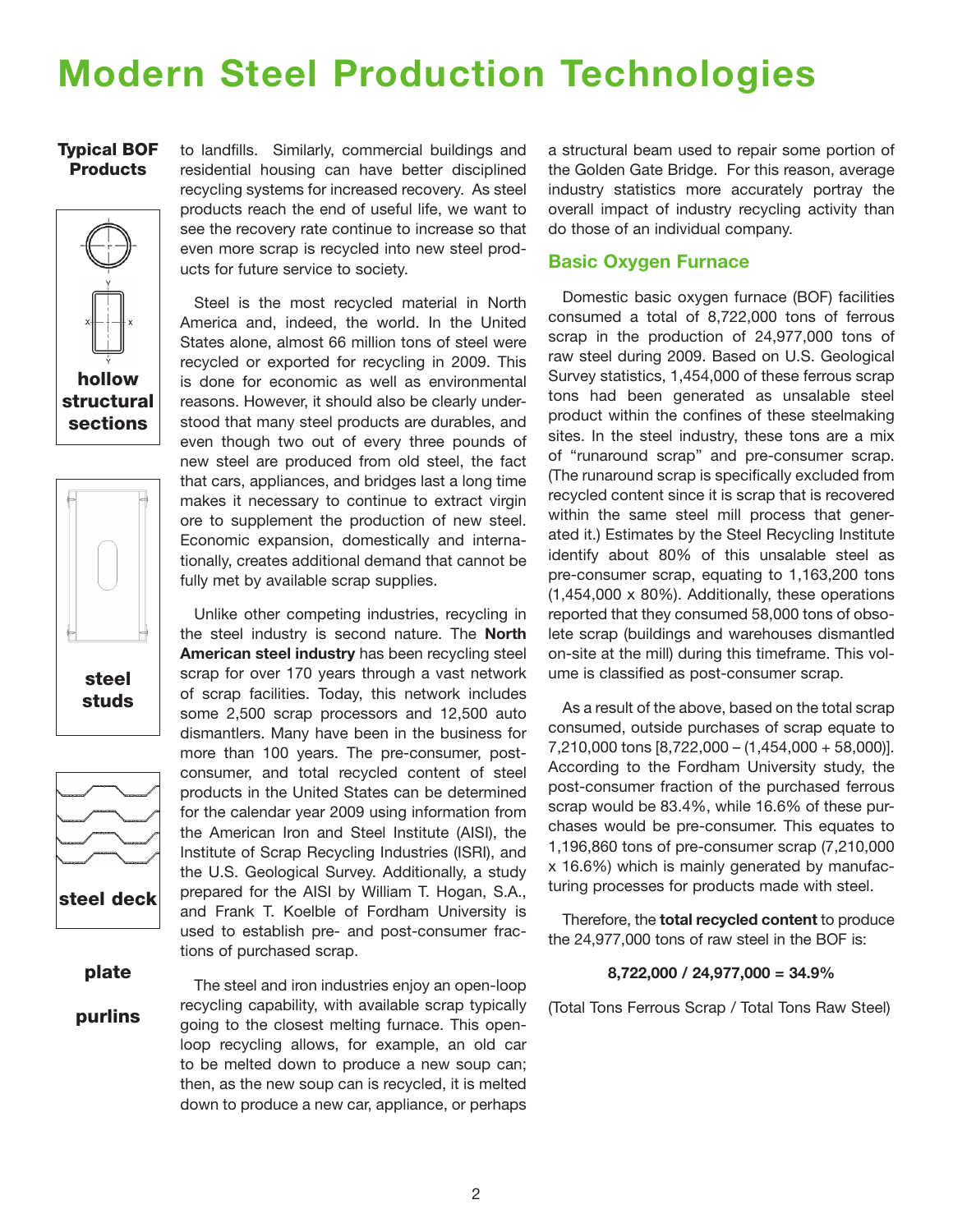Also, the **post-consumer recycled content** is:

(**7,210,000 – 1,196,860) + 58,000 = 6,071,140** 

**and**

**6,071,140 / 24,977,000 = 24.3%**

(Post-Consumer Scrap / Total Tons Raw Steel)

Finally, the **pre-consumer recycled content** is:

**(1,163,200 + 1,196,860) / 24,977,000 =**

**2,360,060 / 24,977,000 = 9.4%**

(Pre-Consumer Scrap / Total Tons Raw Steel)

#### **Electric Arc Furnace**

The electric arc furnace (EAF) facilities consumed a total of 35,909,000 tons of ferrous scrap in the production of 38,700,000 tons of raw steel during 2009. Based on U.S. Geological Survey adjusted statistics, 1,462,000 of these ferrous scrap tons had been generated as unsalable steel product within the confines of these steelmaking sites. Again, in the steel industry, these tons are a mix of "runaround scrap" and pre-consumer scrap. Estimates by the Steel Recycling Institute identify about 80% of this unsalable steel as pre-consumer scrap, equating to 1,169,600 tons (1,462,000 x 80%). Additionally, these operations reported that they consumed 88,000 tons of obsolete scrap (buildings and warehouses dismantled on-site at the mill) during this time frame. This volume is classified as post-consumer scrap.

As a result, based on the total scrap consumed, outside purchases of scrap equate to 34,359,000 tons [35,909,000 – (1,462,000 + 88,000)]. According to the Fordham University study, the post-consumer fraction of the purchased ferrous scrap would be 83.4%, while 16.6% of these purchases would be pre-consumer. This equates to 5,703,600 tons of pre-consumer scrap (34,359,000 x 16.6%) which is mainly generated by manufacturing processes for products made with steel.

Therefore, the **total recycled content** to produce the 38,700,000 tons of raw steel in the EAF is:

**35,909,000 / 38,700,000 = 92.8%**

(Total Tons Ferrous Scrap/Total Tons Raw Steel)

Also, the **post-consumer recycled content** is:

**(34,359,000 - 5,703,600) + 88,000) = 28,743,400**

**28,743,400 / 38,700,000 = 74.3%**

(Post-Consumer Scrap / Total Tons Raw Steel)

and

Finally, the **pre-consumer recycled content** is:

**(1,169,600 + 5,703,600) / 38,700,000 =**

**6,873,200 / 38,700,000 = 17.8%**

(Pre-Consumer Scrap / Total Tons Raw Steel)

The above discussion and calculations demonstrate conclusively the inherent recycled content of **steel produced today in North America**. To buy domestic steel is to "Buy Recycled."

Understanding the recycled content of steel, one should not attempt to select one steel producer over another on the basis of a simplistic comparison of relative scrap usage or recycled content. After its useful product life, steel is recycled back into another steel product. Thus steel with about 30% recycled content or with about 90% recycled content are both complementary parts of the holistic cradle-to-cradle infrastructure of steelmaking, product manufacture, scrap generation, and recycling.

Steel is truly the most recycled material.

## **Contact Us**

#### **Steel Recycling Institute**

680 Andersen Dr. • Pittsburgh, PA 15220-2700 412.922.2772 • sri@recycle-steel.org www.recycle-steel.org

**American Institute of Steel Construction** One East Wacker Dr., Suite 700 • Chicago, IL 60601

866.ASK.AISC • solutions@aisc.org www.aisc.org

#### Typical EAF **Products**







plate

steel deck

piling